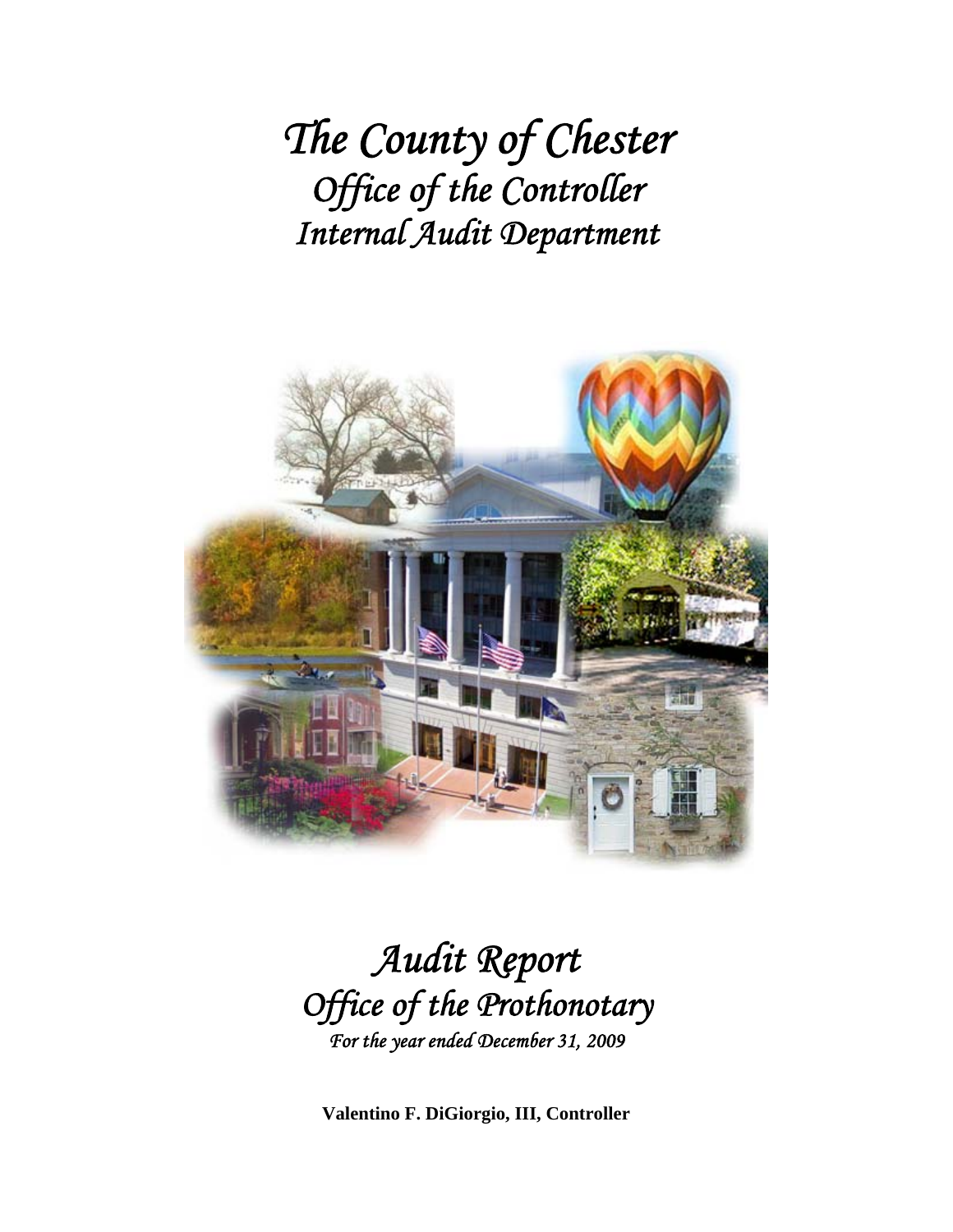## **AUDIT OF THE OFFICE OF THE PROTHONOTARY**

## **FOR THE YEAR ENDED DECEMBER, 31, 2009**

**Bryan Walters, Prothonotary Office of the Prothonotary Justice Center 201 W. Market St., Suite 1425 West Chester, PA 19380**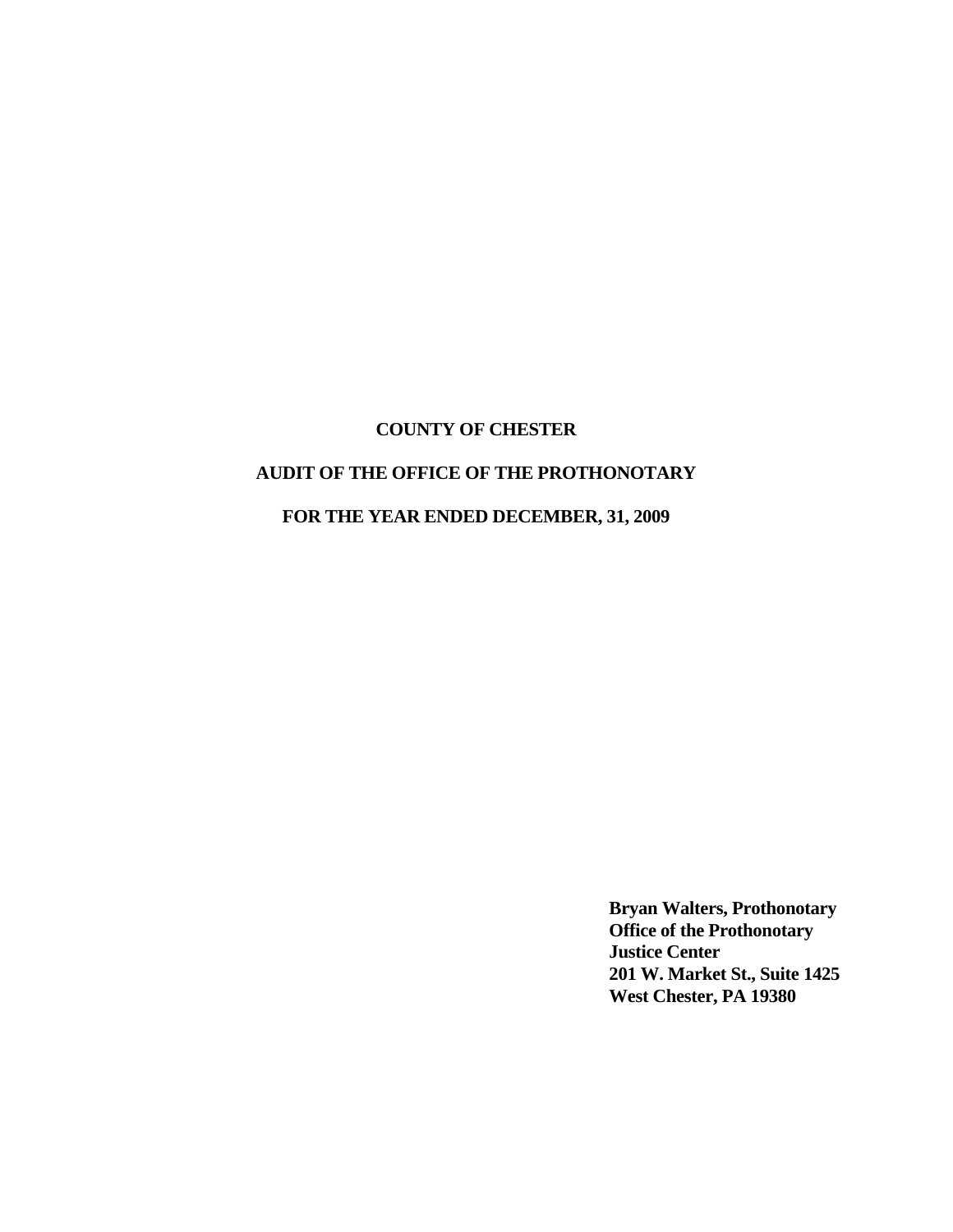## **AUDIT OF THE OFFICE OF THE PROTHONOTARY**

## **TABLE OF CONTENTS**

| <b>FINANCIAL STATEMENTS:</b>       |  |
|------------------------------------|--|
|                                    |  |
|                                    |  |
|                                    |  |
| AUDITOR'S REPORT ON COMPLIANCE AND |  |
|                                    |  |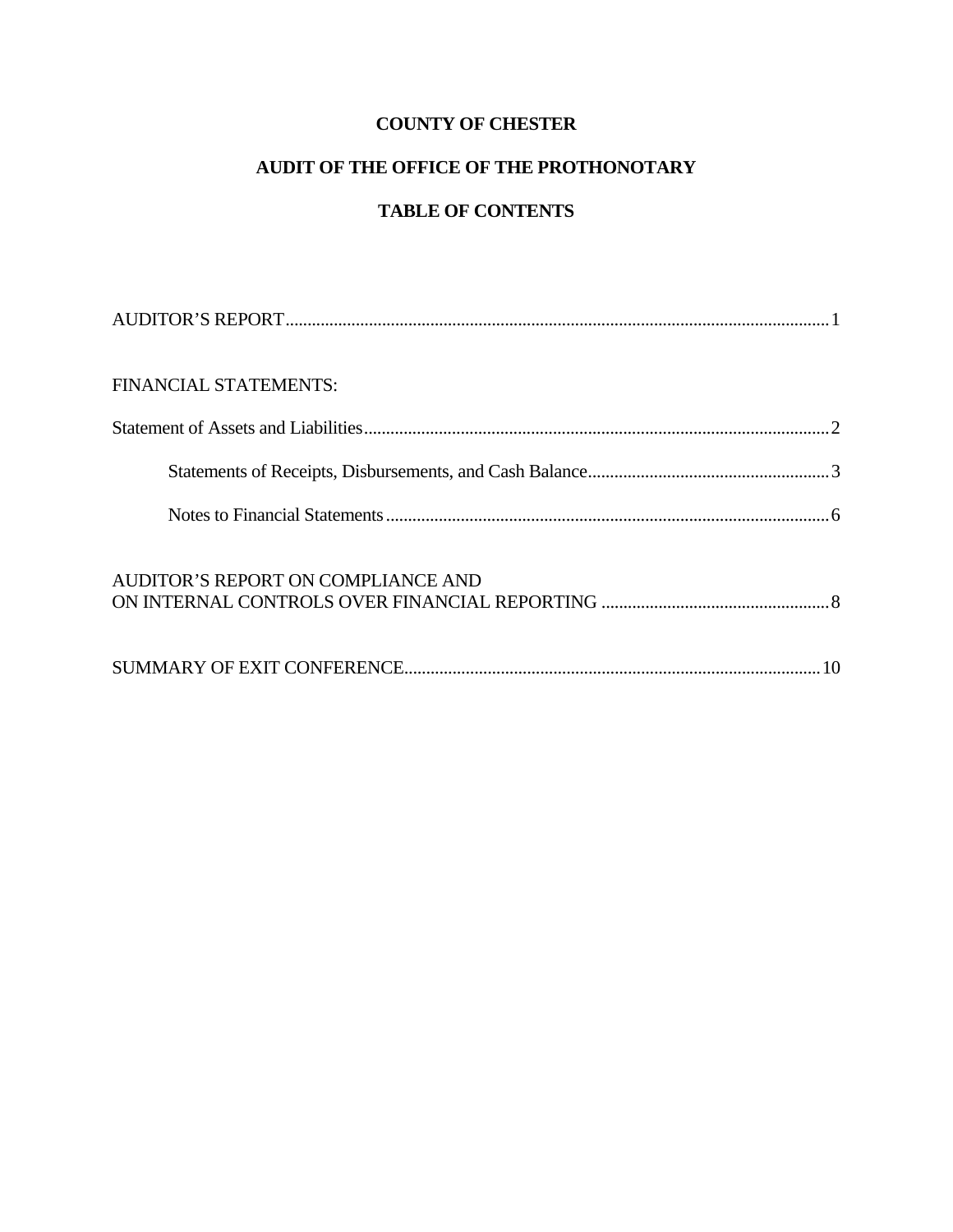

## **COUNTY OF CHESTER** OFFICE OF THE CONTROLLER

2 N. HIGH STREET, SUITE 540, P.O. BOX 2748, WEST CHESTER, PA 19380-0991 TELEPHONE: (610) 344-6155 FAX: (610) 344-6750

VALENTINO F. DIGIORGIO, III Controller

March 18, 2010

Office of the Prothonotary Justice Center 201 W. Market St., Suite 1425 West Chester, Pennsylvania 19380

Internal Audit has audited the accounts of the *Office of the Prothonotary* (*Prothonotary*) as of December 31, 2009, and has compiled the attached Statement of Assets and Liabilities and the related Statements of Cash Receipts, Disbursements, and Cash Balances for the year then ended. It is Internal Audit's responsibility to audit annually the accounts of any office receiving money for use by the Commonwealth of Pennsylvania and to report the results of such audits to the Chester County Commissioners and the Chester County Court of Common Pleas. It is management's responsibility to maintain, update, and reconcile these accounts on a continuous basis.

Our audit was conducted in accordance with generally accepted auditing standards and the Government Auditing Standards issued by the Comptroller General of the United States. Those standards require that we plan and perform the audit in a manner that will provide *reasonable assurance* that the accounts are free of material misstatement and that amounts are properly supported and approved.

As described in Note 1, the accompanying financial statements are prepared on the cash basis of accounting, which is a comprehensive basis of accounting other than generally accepted accounting principles. Accordingly, the statements referred to above are not intended to present the financial position and results of operations of the *Prothonotary* in conformity with generally accepted accounting principles.

In our opinion, the accounts of the *Prothonotary* are stated fairly as of December 31, 2009. Consequently, the corresponding financial statements prepared by Internal Audit present fairly, in all material respects, the assets and liabilities of the *Prothonotary* as of December 31, 2009 and the cash receipts, disbursements, and cash balances for the year then ended.

In accordance with Government Auditing Standards, Internal Audit has also issued a report dated March 18, 2010 on our evaluation of the *Prothonotary's* internal control over financial reporting and on our tests of compliance with certain provisions of laws, regulations, policies and/or procedures. That report is an integral part of an audit performed in accordance with Government Auditing Standards and is to be read in conjunction with this report in considering the results of our audit.

Velt A. Hogfio II

**Controller**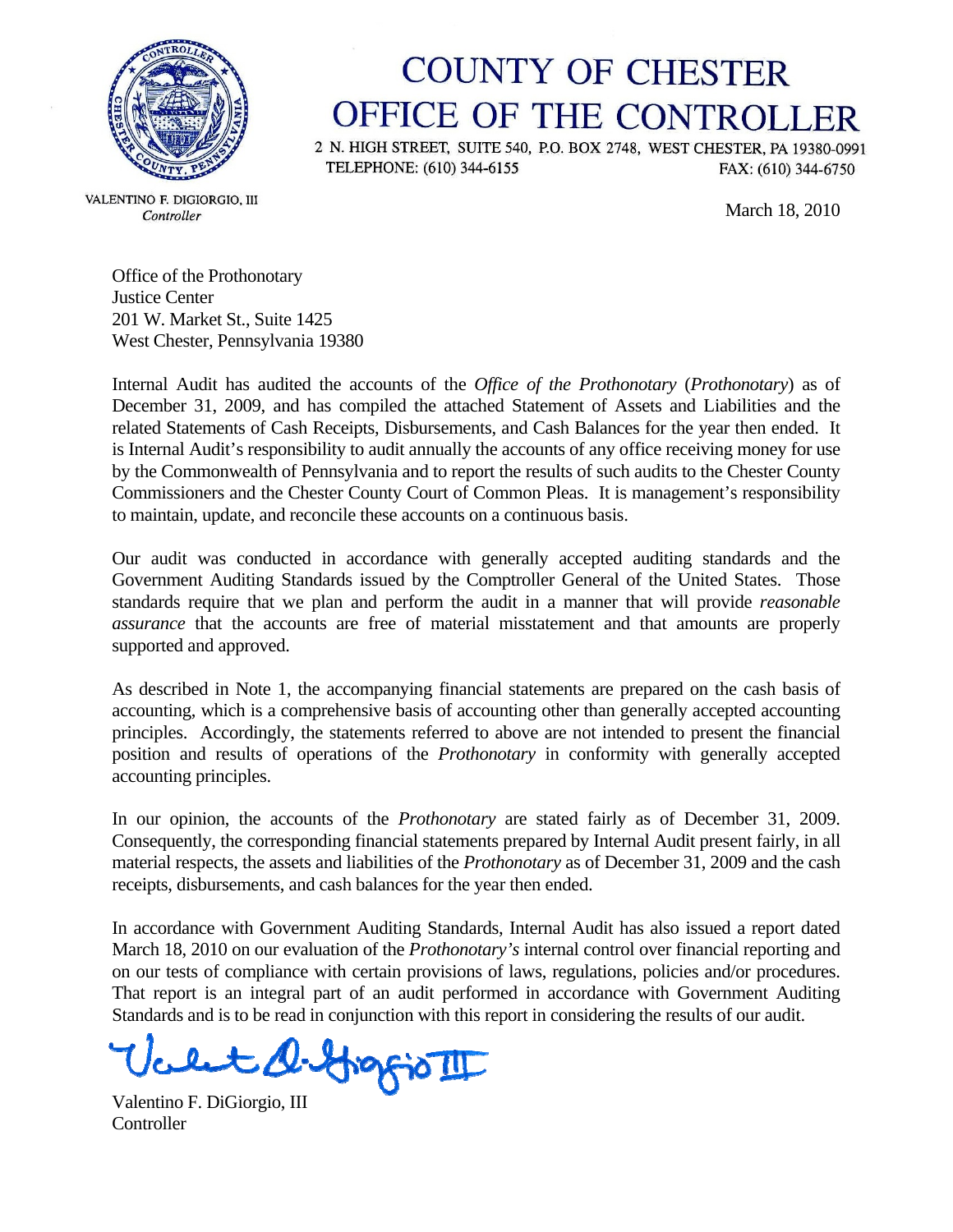## **OFFICE OF THE PROTHONOTARY**

#### **STATEMENT OF ASSETS AND LIABILITIES**

#### **DECEMBER 31, 2009**

## **Assets**

| Cash – Operating Account                                   | \$<br>201,181 |
|------------------------------------------------------------|---------------|
| Cash - Escrow Account                                      | 851,205       |
| Cash – Automation Fee Account                              | 515,726       |
| Cash – Change, Petty Cash, and Clerk Change Funds          | 390           |
| <b>Total Assets</b>                                        | \$1,568,502   |
| <b>Liabilities</b>                                         |               |
| <b>Undisbursed Funds:</b>                                  |               |
| County of Chester – Fees                                   | \$<br>167,926 |
| Commonwealth – Fees                                        | 346           |
| Prothonotary Automation Fee                                | 515,726       |
| Children's Trust Fund Fees                                 | 910           |
| <b>Judicial Computer Project Fees</b>                      | 16,997        |
| <b>Master Fees</b>                                         | 12,200        |
| <b>Custody Conciliation Fees</b>                           | 2,520         |
| Act 119 Custody Fees                                       | 196           |
| <b>Regular Account Interest</b>                            | 85            |
| <b>Escrow Interest</b>                                     | 100           |
| <b>Escrow Deposits</b>                                     | 851,106       |
|                                                            | 390           |
| Due to County – Change, Petty Cash, and Clerk Change Funds |               |

Total Liabilities  $\frac{$1,568,502}{2}$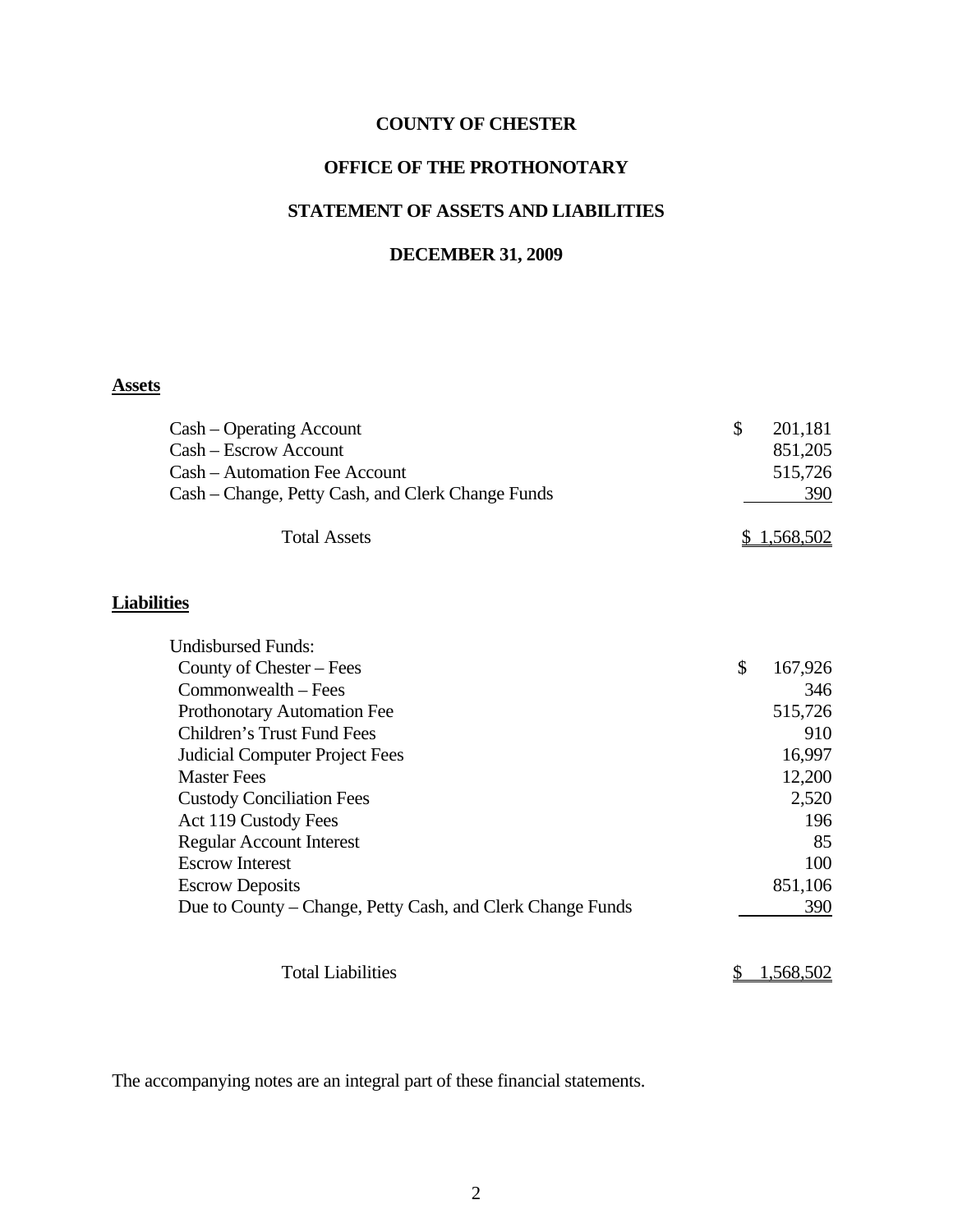#### **OFFICE OF THE PROTHONOTARY**

## **STATEMENT OF CASH RECEIPTS, DISBURSEMENTS, AND CASH BALANCE OPERATING ACCOUNT**

## **FOR THE YEAR ENDED DECEMBER 31, 2009**

Cash Balance, January 1, 2009 \$ 170,778

| Receipts:                             |             |               |
|---------------------------------------|-------------|---------------|
| County of Chester – Fees              | \$1,817,075 |               |
| Commonwealth – Fees                   | 4,928       |               |
| Act 119 Custody Fees                  | 2,862       |               |
| <b>Children's Trust Fund Fees</b>     | 11,320      |               |
| <b>Judicial Computer Project Fees</b> | 119,941     |               |
| <b>Master Fees</b>                    | 131,060     |               |
| <b>Custody Conciliation Fees</b>      | 32,840      |               |
| Receipt Deposits/Net Tax Liens        | 54,001      |               |
| <b>Automation Fees</b>                | 78,620      |               |
| Interest                              | 2,669       |               |
| PFA – Sheriff's Dept                  | 175         |               |
| Miscellaneous Receipts/Suspense       | 1,156       |               |
| <b>Total Receipts</b>                 | \$2,256,647 |               |
| Disbursements:                        |             |               |
| County of Chester – Fees              | \$1,958,022 |               |
| Commonwealth – Fees                   | 134,322     |               |
| Act 119 Custody Fees                  | 2,912       |               |
| <b>Automation Fees</b>                | 75,345      |               |
| PFA - Sheriff's Dept                  | 200         |               |
| Miscellaneous Distributions/Suspense  | 55,443      |               |
| <b>Total Disbursements</b>            | \$2,226,244 |               |
| Excess of receipts over disbursements |             | 30,403        |
| Cash Balance, December 31, 2009       |             | 201,181<br>\$ |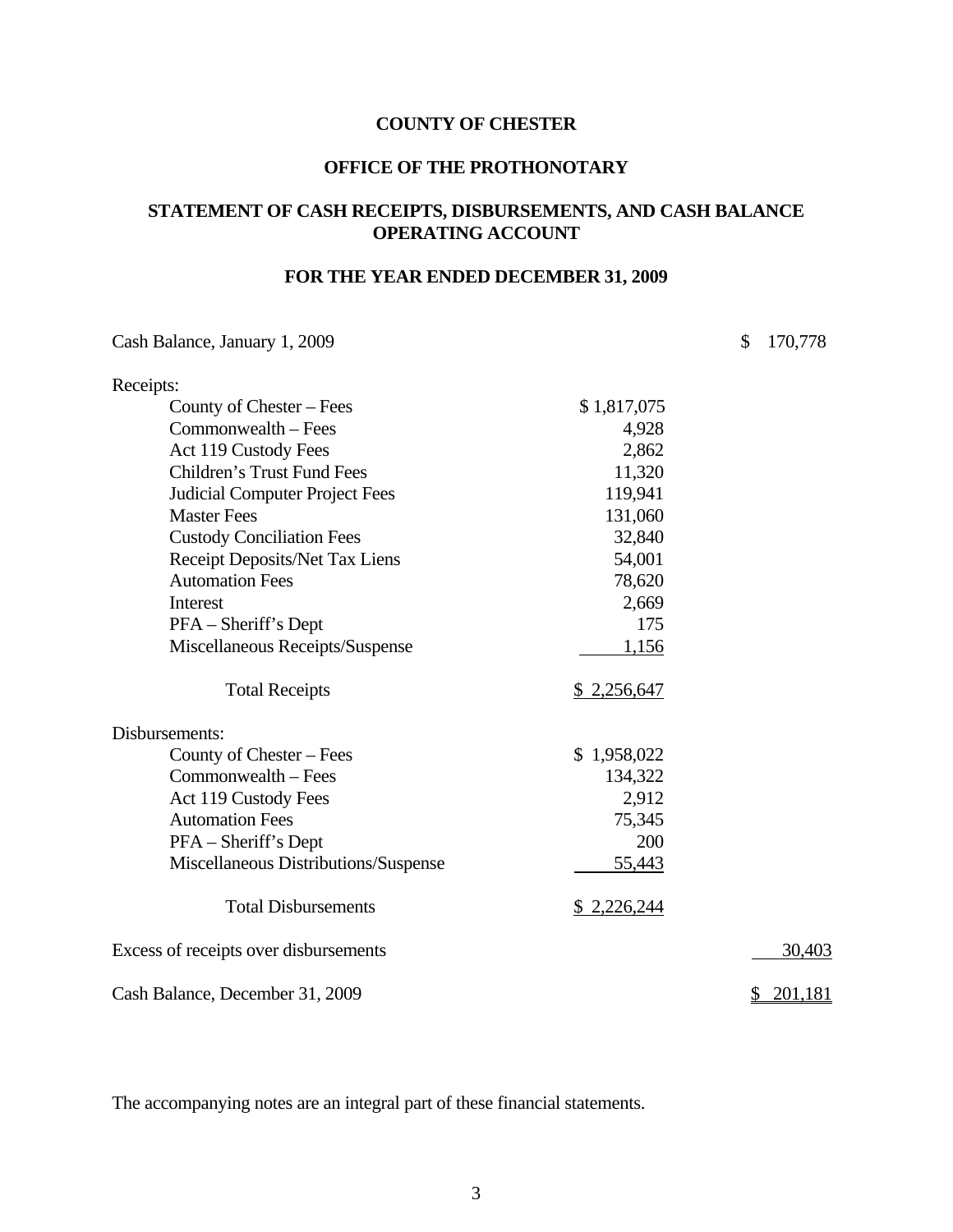#### **OFFICE OF THE PROTHONOTARY**

#### **STATEMENT OF CASH RECEIPTS, DISBURSEMENTS, AND CASH BALANCE ESCROW ACCOUNT**

## **FOR THE YEAR ENDED DECEMBER 31, 2009**

| Cash Balance, January 1, 2009         |                 | \$3,006,777 |
|---------------------------------------|-----------------|-------------|
| Receipts:                             |                 |             |
| <b>Escrow Deposits/Interest</b>       | \$<br>823,114   |             |
| <b>Interest Earned</b>                | 834             |             |
| <b>Total Receipts</b>                 | 823,948<br>\$   |             |
| Disbursements:                        |                 |             |
| <b>Escrow Payouts</b>                 | \$<br>2,978,728 |             |
| <b>Escrow Interest</b>                | 792             |             |
| <b>Total Disbursements</b>            | 2,979,520<br>\$ |             |
| Excess of disbursements over receipts |                 | (2,155,572) |
| Cash Balance, December 31, 2009       |                 | 851,205     |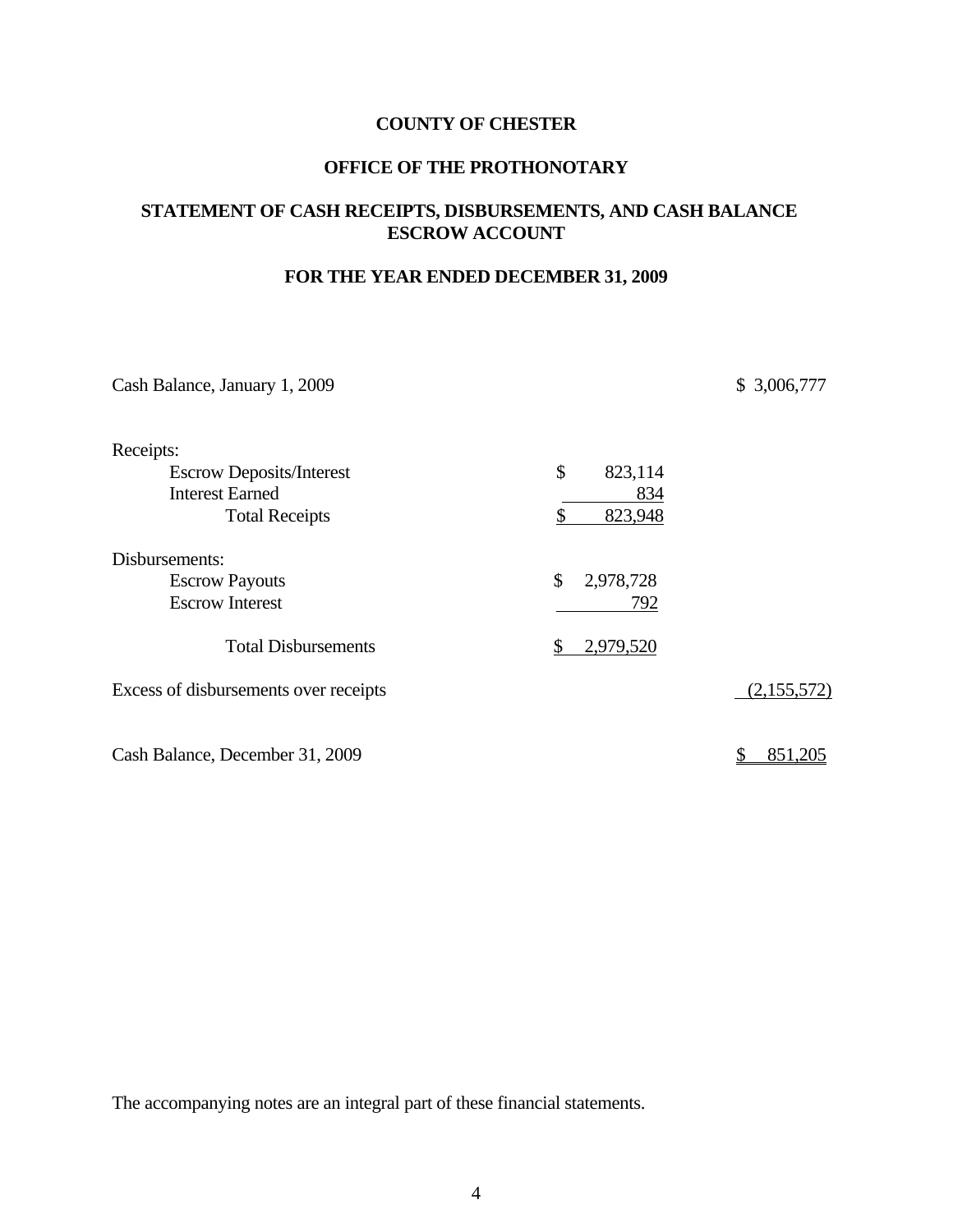#### **OFFICE OF THE PROTHONOTARY**

#### **STATEMENT OF CASH RECEIPTS, DISBURSEMENTS, AND CASH BALANCE AUTOMATION FEE ACCOUNT**

## **FOR THE YEAR ENDED DECEMBER 31, 2009**

| Cash Balance, January 1, 2009         |               | \$<br>462,682 |
|---------------------------------------|---------------|---------------|
| Receipts:                             |               |               |
| <b>Automation Fee Deposits</b>        | \$<br>584,988 |               |
| <b>Automation Fund Interest</b>       | 5,370         |               |
| <b>Total Receipts</b>                 | 590,358<br>\$ |               |
| Disbursements:                        |               |               |
| <b>Automation Fund Payouts</b>        | \$<br>537,314 |               |
| <b>Total Disbursements</b>            | \$<br>537,314 |               |
| Excess of receipts over disbursements |               | 53,044        |
| Cash Balance, December 31, 2009       |               | 515,726       |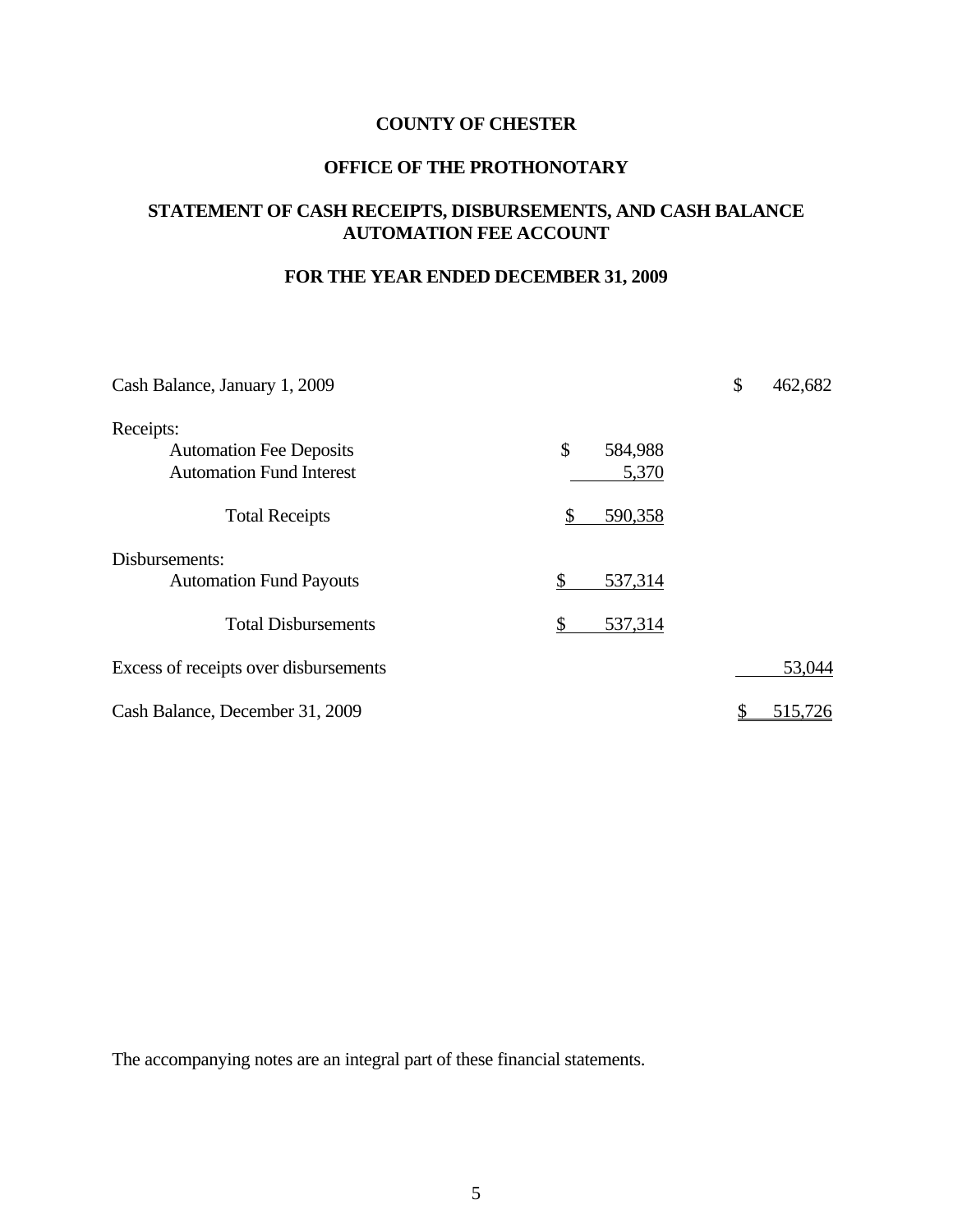### **OFFICE OF THE PROTHONOTARY**

#### **NOTES TO FINANCIAL STATEMENTS**

#### **FOR THE YEAR ENDED DECEMBER 31, 2009**

#### *Note 1 - Summary of Significant Accounting Policies*

#### **Background and Reporting Entity**

The *Prothonotary* acts as a conduit for the Commonwealth of Pennsylvania, the County of Chester, related political subdivisions, and the citizens it serves. Consequently, the *Prothonotary's* cash balance at any point in time represents undisbursed funds to one (or all) of these parties with the exception of the Prothonotary Automation Fund, as explained below. For financial statement purposes, these undisbursed funds are included as a liability of the *Prothonotary.*

The actual operating expenses of the *Prothonotary* are paid by the County of Chester. These costs include the salaries and wages of office employees, fringe benefits, postage, telephone, office supplies, computer/LAN use, and furniture and equipment. These costs are not included in the audited Statements of Cash Receipts, Disbursements, and Cash Balance.

#### **Basis of Accounting**

The books and records of the *Prothonotary* are maintained on the cash basis of accounting. Consequently, receipts are recognized when received rather than when assessed or otherwise due, and disbursements are recognized when paid rather than when the obligation is incurred. Accordingly, the accompanying statements do not present the assets, liabilities, receipts, disbursements, and cash balances in accordance with generally accepted accounting principles.

#### **Prothonotary Automation Fee Fund**

The *Prothonotary* established a new fund in May 2003, as permitted by the Commonwealth. This fund is under the sole custody of the *Prothonotary*. Pennsylvania House Bill No. 1715, Session of 1997, authorized the collection of a fee not to exceed \$5.00 for the initiation of any action or legal proceeding. Funds collected are to be deposited into a special prothonotary automation fee fund, and are to be used solely for the purpose of automation and continued automation update of the *Prothonotary*. The office maintains a separate checking account for these funds, and the funds are designated on the balance sheet in a separate liability account. Although the funds are for use at the sole discretion of the Prothonotary for purposes of automating the office, County procurement procedures must still be adhered to when making purchases with the funds in this special account. The receipts and disbursements for year ended 12/31/09 are both inflated by \$480,177 due to the closing of the existing Citizens bank account and the opening of a new account at DNB First.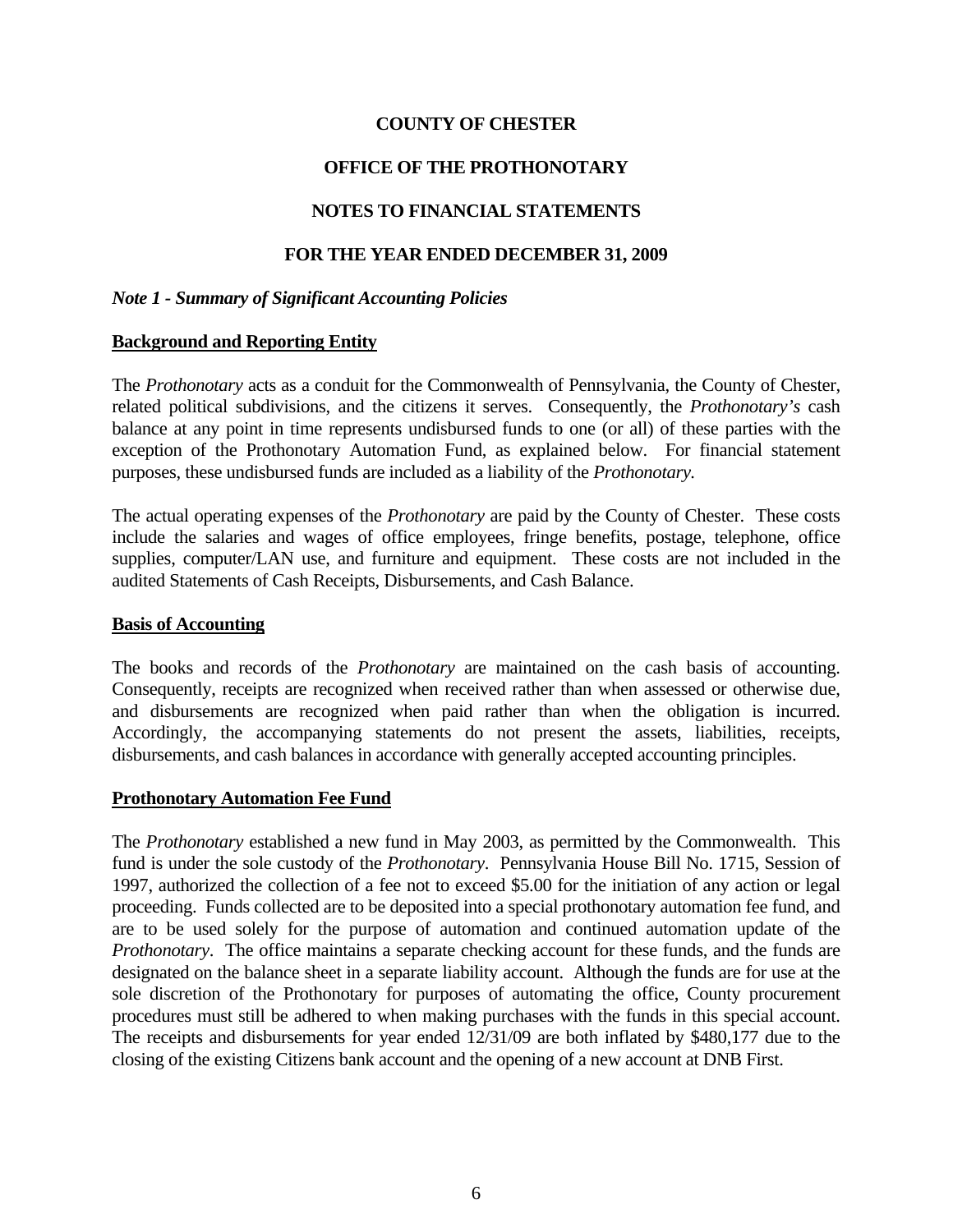#### **OFFICE OF THE PROTHONOTARY**

#### **NOTES TO FINANCIAL STATEMENTS**

#### **FOR THE YEAR ENDED DECEMBER 31, 2009**

#### *Note 1 - Summary of Significant Accounting Policies (continued)*

#### **Related Party Transaction**

Under Pennsylvania Law, the *Prothonotary* functions as a collection agent and depository for the County of Chester, the Commonwealth of Pennsylvania's Department of Revenue, and the Administrative Office of Pennsylvania Courts. Additionally, the *Prothonotary* functions as an escrow agent for litigants pursuant to a court order or the rules of court. Once a case has been settled, if interest has been earned on deposited funds, the Court of Common Pleas instructs the *Prothonotary* via court order whether the County is to retain the interest or if the interest is to be paid out to a party of the case. If interest is to be paid out, a poundage fee of 3% on the first \$1,000, and 1% on the remaining balance is charged on the principal amount, and is payable to the County. The exception to this directive is with landlord/tenant cases; by law, the awarding party must always receive any interest earned on funds deposited with the *Prothonotary*, and poundage is never deducted from those funds.

#### *Note 2 - Legal Matters*

Our audit disclosed no new pending litigation. There is an ongoing litigation in the form of a civil suit involving the *Prothonotary* for the year ended December 31, 2009. The suit is an action for declaratory relief as opposed to a complaint seeking monetary damages.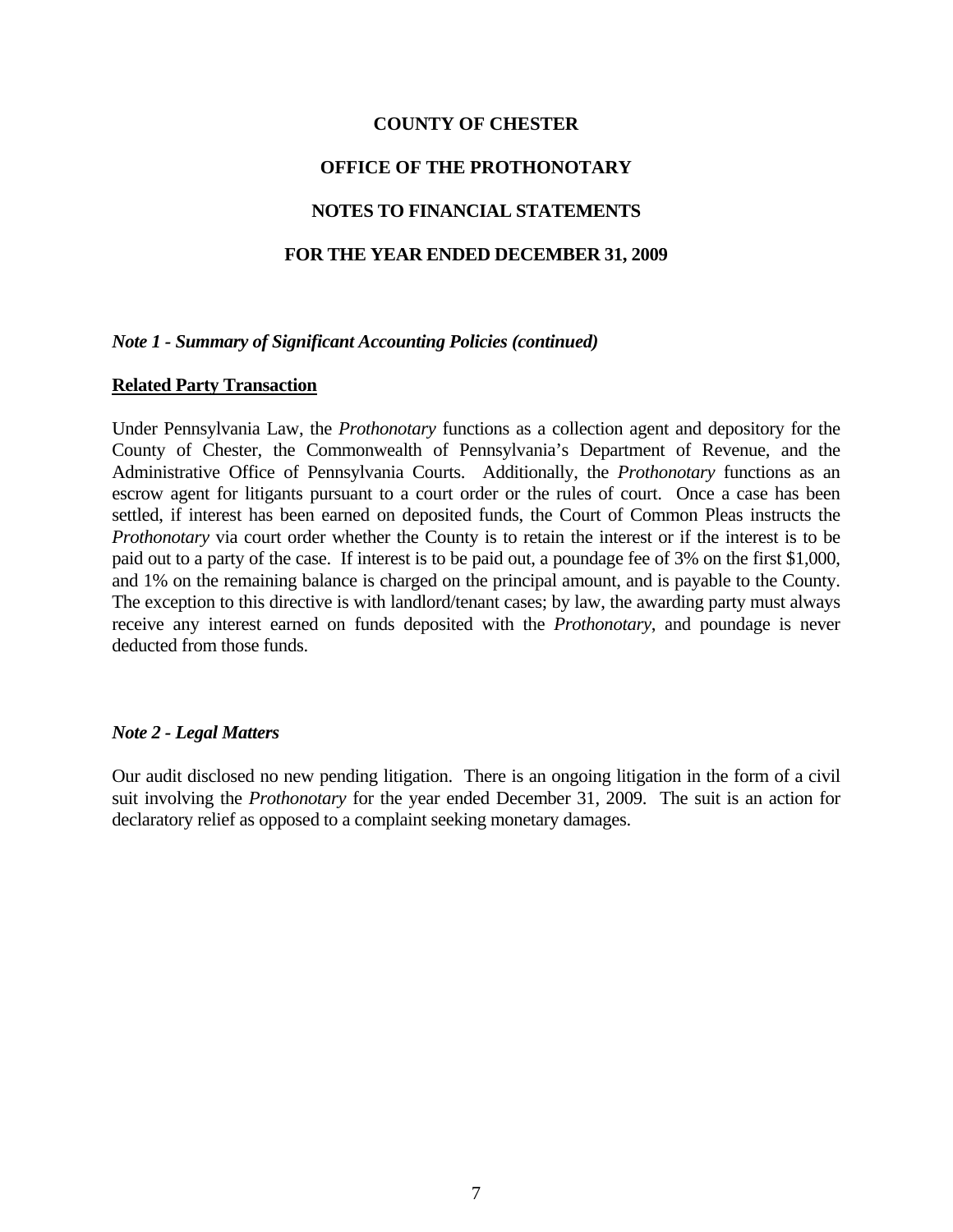

# **COUNTY OF CHESTER** OFFICE OF THE CONTROLLER

2 N. HIGH STREET, SUITE 540, P.O. BOX 2748, WEST CHESTER, PA 19380-0991 TELEPHONE: (610) 344-6155 FAX: (610) 344-6750

VALENTINO F. DIGIORGIO. III Controller

March 18, 2010

Office of the Prothonotary Justice Center 201 W. Market St., Suite 1425 West Chester, Pennsylvania 19380

## **Report on Compliance and on Internal Controls over Financial Reporting**

In accordance with Government Auditing Standards, the scope of our audit included an examination and evaluation of the adequacy and effectiveness of the *Prothonotary's* system of internal controls and the *Prothonotary's* quality of performance in carrying out its assigned responsibilities. The primary objectives of internal controls include the following:

- Safeguarding of assets.
- Reliability and integrity of information
- Compliance with policies, procedures, laws, and regulations
- Compliance with provisions of contracts and lease agreements.

In addition, generally accepted auditing standards (GAAS) require that auditors obtain an understanding of the internal control process and assess control risk in financial statement audits. For a financial statement audit, internal control is defined as a process which is designed to provide reasonable assurance that objectives regarding the reliability of financial reporting, the effectiveness and efficiency of operations, and the compliance with applicable laws and regulations are achieved. The internal control process consists of five components. They are the *control environment*, *risk assessment*, *information and communication*, *monitoring*, and *control activities*.

The *control environment* sets the tone of the organization and is the foundation for all other components of internal control. The collective effect of various important factors defines the *control environment*, which in turn establishes, enhances, or mitigates the effectiveness of policies and procedures. These important factors include the entity's organizational structure and methods of assigning authority and responsibility.

The *risk assessment* is the entity's identification and analysis of relevant risks to the achievement of its objectives, and forms a basis for determining how the risks should be managed.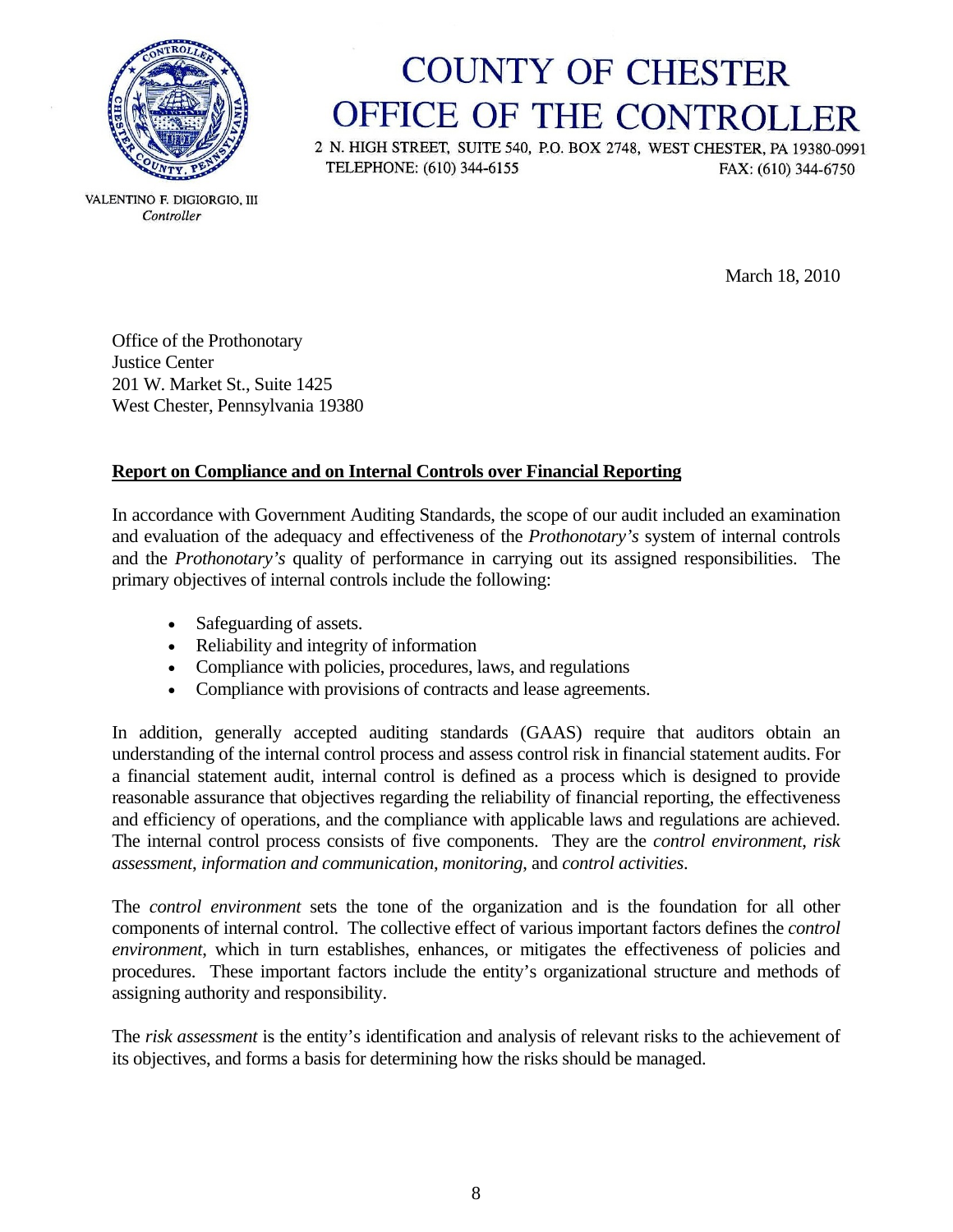## **Report on Compliance and on Internal Controls over Financial Reporting (continued)**

*Information and communication* are the identification, capture, and exchange of information in a form and time frame that enables people to carry out their responsibilities.

*Monitoring* is a process that assesses the quality of internal control performance over time.

*Control activities* are the policies and procedures that help ensure management directives are carried out. These policies and procedures may be classified as:

- Authorization
- Segregation of duties
- Documentation
- Physical safeguards
- Independent checks and balances.

Our audit disclosed no significant deficiencies or material weaknesses that, in our opinion, pose a significant risk to the *Prothonotary* or the County of Chester.

Findings of a lesser significance involving the areas of compliance and the internal control structure, specifically:

- Recording/Recordkeeping with respect to the posting and payment of bank interest, escrow payments, system entries, cash receipts, and the suspense account
- Safeguarding of assets with respect to authorized check signers

have been addressed under separate cover with the management of the *Prothonotary* for its action and/or response. Copies of the Management Letter will be made available upon request.

This report is intended for the information of the Chester County Commissioners and the Chester County Court of Common Pleas. This report is, however, a matter of public record, and its distribution is not limited.

Valet O. Gragio III

Valentino F. DiGiorgio, III Controller